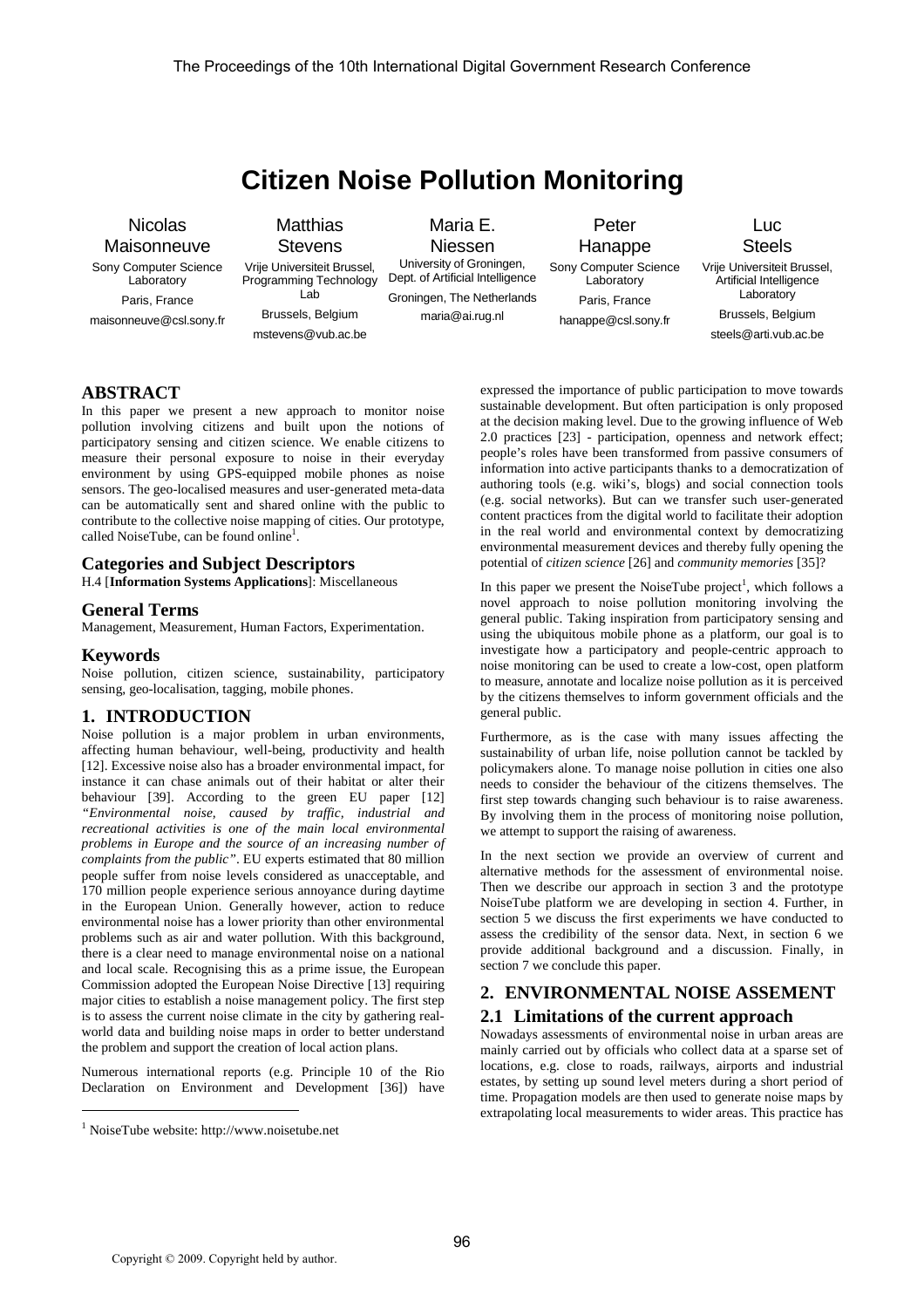a number of limitations, notably regarding the requirements of the European Noise Directive [13] - or END for short.

*Spatio-temporal data granularity:* computational models often produce results with an unknown error margin, which may lead to incorrect conclusions regarding caused uncomfort [33]. As stated by the EU practise guide [14], real data with high granularity in both time and space is required. However, data collection at sparse locations hardly scales to meet such requirements. Furthermore, strategic noise mapping only allows detecting general noise conditions. How can we monitor unusual local or short-term noise pollution?

*Cost:* the cost of such noise mapping campaigns is high due to need of expertise and human resources, the deployment of expensive sound level meter devices and the processing effort. This restricts cities with limited budgets from conducting such assessments.

*People noise exposure assessment*: the EU practise guide [14] requires detailed assessment of the level of noise citizens are actually exposed to. However, few efforts have been done to combine noise mapping and population data to assess the noise exposure of citizens [34].

*Indoor noise assessment:* current noise mapping only covers environmental noise, i.e. outdoor noise. However, most people spend a significant portion of their time indoors and such indoor exposure is reported in the maps (Fig.1: area in gray with no information).



**Figure 1. Official noise map of Paris generated using a computational model and measurements made at a limited number of locations and times. Quiet areas are coloured in green while noisy places are in purple. Gray areas represent places for which no information is available (e.g. in buildings).** 

# **2.2 Alternative Approaches**

### *2.2.1 Wireless sensor networks*

Recent years have seen an increasing interest in wireless sensor networks for environmental monitoring [31] and urban sensing [7]. A wireless sensor network (WSN) is a wireless network consisting of spatially distributed autonomous devices using sensors to cooperatively monitor environmental conditions, such as temperature, sound, air pressure or air quality, at different locations.

Wireless sensor networks have the potential to revolutionize environmental assessment, notably with regard to spatio-temporal granularity. Rather than relying on a limited number of expensive, accurate, stationary equipment, sensing, a WSN uses large numbers of cheap, simple sensor devices. Sensors can be directly embedded into the environment and operate continuously, enabling a real-time monitoring of environmental phenomena (or human activities).

A recent example of using WSNs for noise monitoring is discussed in [32]. In this project noise sensors were placed at fixed locations in an urban environment. However, it remains questionable whether this method is cheaper than traditional approaches for large-scale deployments. Furthermore, the sensors are static and the way they communicate constrains their placement to certain topologies. Moreover, the involvement of citizens is not considered in this project.

#### *2.2.2 Participation of citizens*

To implement the requirements of the END [13], involvement of citizens is key. This is especially important with regards to local action plans, which often directly affect people living nearby. But citizens can also contribute in earlier phases, such as during the actual assessment of noise pollution.

In geography and urban planning there is a trend towards support for such participation. Under the flag of *participatory GIS* [6] and *participatory mapping* new methodologies are being researched to better support the participation and involvement of citizens in projects that are typically tackled using geographical information systems (GIS), such as the mapping of spatial phenomena or land use and urban planning.

Some interesting examples in the context of noise pollution monitoring are [16] and [10, 21]. In the latter project researchers reached out to citizens concerned with noise pollution in their neighbourhood. The citizens were trained, coached and equipped with noise level meters to create noise maps accessible through an online GIS system.

While such projects focus more on methodologies for reaching out to citizens and less on technical advances they have equally inspired our approach.

# **3. APPROACH**

Taking inspiration from wireless sensor networks and the trend towards participation of citizens in mapping and urban planning, we have developed a novel approach for the monitoring of urban noise pollution, based on mobile phones.

Concretely, in the NoiseTube project we intend to use mobile phones as noise sensors and actively involve the citizens that carry them by allowing them to provide additional qualitative input (noise source tagging, annoyance rating, ...).

In the remainder of this section we discuss and motivate this approach in detail.

# **3.1 Mobile phone as an Environmental Sensor**

The growing popularity of *smart phones* with significant computational power, always-on Internet connectivity and integrated sensors (e.g. microphones, cameras, GPS, motion sensors) opens the door to a wide range of new applications. These devices represent a cheap but powerful WSN platform that is readily available and widely deployed. In this perspective mobile phones can serve as sensors which are carried by humans rather than placed at static locations. In addition to carrying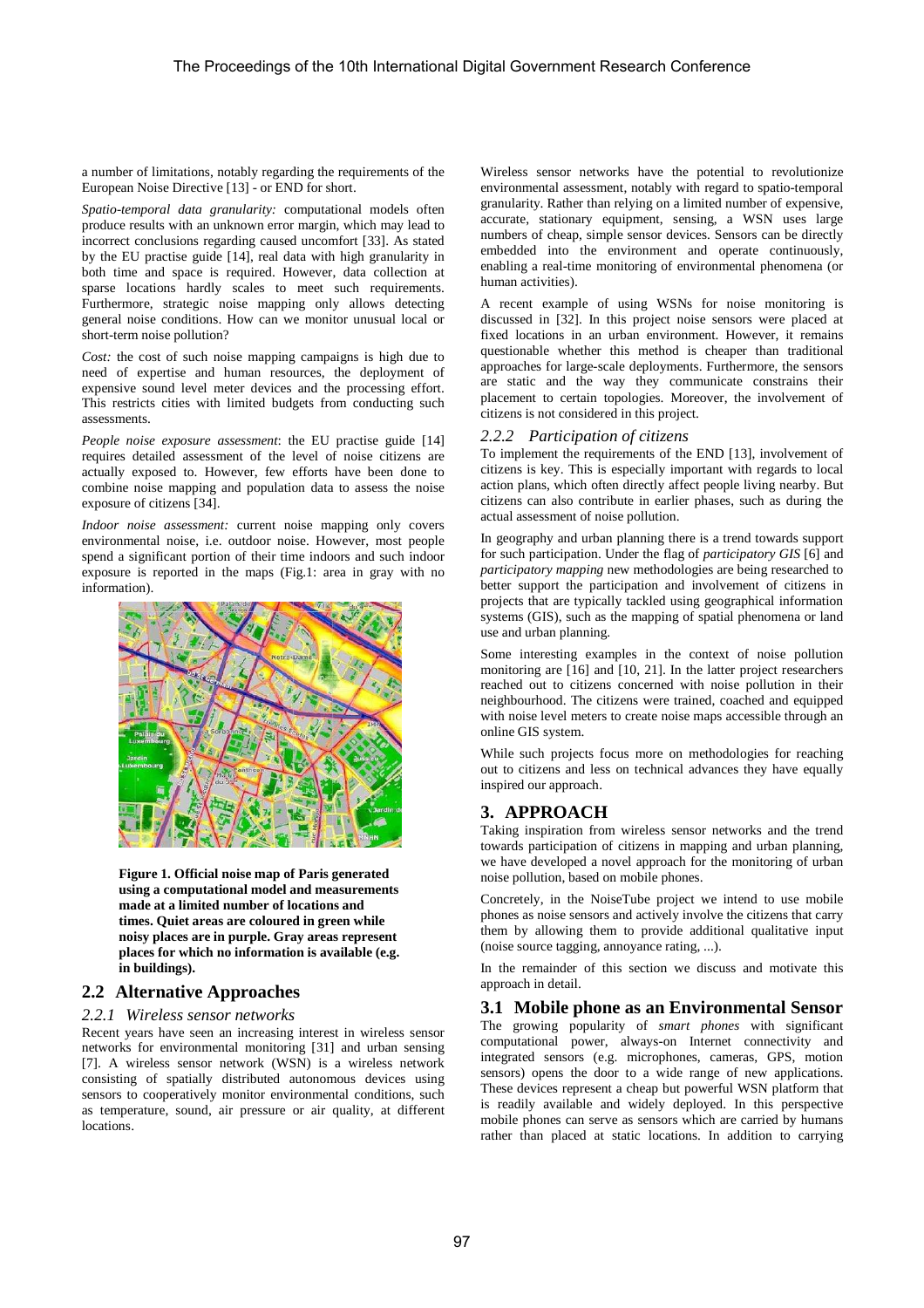around sensors, citizens can also be involved in the sensing process by entering qualitative inputs (e.g. tagging sources of noise, indicating a level of annoyance and giving contextual information). Thanks to the aggregated mobility of users, this approach enables sensing coverage of large public spaces and over time. This allows the collection of targeted information about the daily life of citizen or for specific local campaigns.

#### *3.1.1 Mobile sensing*

This idea is closely related to the concept of *participatory sensing*  [3], which advocates the use of mobile devices to form sensor networks that enable public and professional users to gather, analyze and share local knowledge.

At the same time, people as individuals or in groups can apply these new sensing networks with a more personal focus. Their individual stories of everyday life can be aggregated to document the urban environment, fed back into a collective experience in urban public spaces, enabling *people-centric sensing* [4] for personal, peer or public purposes.

# *3.1.2 Democratising noise pollution measurement*

"How much decibel am I exposed to now?" This kind of information is currently hard to obtain for a citizen. By turning smart phones into personal environmental instruments, we are essentially taking advantage of the democratisation of technology to achieve a democratisation of environmental information.

Previous participatory sensing projects (e.g. air pollution monitoring [25]) have been conducted in the context of a controlled, local and short-term monitoring by selected volunteers as a proof of concept. However, due to a lack of scale, the full potential of the participatory sensing paradigm in an environmental context has yet to be validated empirically by real world use. How will the practice of pollution monitoring change if not just few volunteers but every citizen has access to mobile environmental measuring devices?

In the context of noise pollution, by turning mobile phones into noise pollution sensors, we strongly lower the entrance barrier of such environmental measurement technology. NoiseTube has the potential to set up new kinds of experiments by enlarging the scope of potential participants. Furthermore the growing influence of Web 2.0 culture [23] the notion of "user-generated content" in the digital world will likely gain acceptance and facilitate the adoption of similar principles in a real world and environmental context, fully opening the potential of *citizen science* [26].

As a consequence, we expect novel mobile device applications and networked participation models to emerge.

# **3.2 Measuring pollution at the individual level**

# *3.2.1 Personalizing environmental information*

Giving the possibility to any citizen to measure their personal noise exposure in their daily environment could influence their perceptions and potentially support the raising of awareness of environmental issues, the first stage in the adoption of new behaviour [30]. This is important because citizens are often – indirectly and sometimes directly; collectively and sometimes individually – responsible for part of the noise pollution they experience. Changing their behaviour could thus solve a part of the problem. With its ubiquity, the mobile phone has already demonstrated its value as a persuasion tool in several cases (education, health and marketing [15]). The new application of mobile phones we propose has a big potential in an environmental context: personalized pollution information has a bigger impact than general statistics provided by environmental agencies to change habits towards a more sustainable lifestyle.

#### *3.2.2 People- vs. Place-centric exposure*

As described in [3], people can use this instrument in the context of grassroots campaigns to collect pollution measures at specific locations. This is the mobile extension of the common practice for wireless sensing networks [32] where the deployment is static and the network monitors the exposure at specific places. But the cell phone is situated in an environment, typically co-located with the user. As a consequence, it can be also used as a tool to self monitor their short/long term exposure and inform the community about it. The usefulness of such people-centric data has been demonstrated in medical projects such as [38], in which children were equipped with sensors for air pollution to understand the factors affecting asthma. Measuring the real impact of noise pollution, not only from a geographical point of view, but also through the people's exposure gives a new social perspective in the understanding of this urban problem and opens potential links with epidemiological studies at a larger scale.

# **3.3 Enabling a participatory culture**

*3.3.1 Supporting local democracy and citizen science*  The participatory sensing paradigm supports local campaigns and citizen science. In this sense, the NoiseTube project is situated in the growing movement of local democracy, providing instrumentation tools for citizens to collect fine grained data (e.g. evidence of harmful noise exposure levels) to convince local authorities and influence decision making on local issues, without waiting for officials to gather the data [26]. We envision that the NoiseTube web platform can serve as a tool to help existing organisations (e.g. groups focused on well-identified noise pollution problems, such as in communities close to airports) to gather credible data.

# *3.3.2 Social Translucence Mechanism for Motivation and Accountability*

NoiseTube uses the concept of social translucence consisting in making participants and their activities visible to one another. The role of social translucence is to inform, to create awareness and to enforce accountability [11]. By enhancing the social perception, it also contributes to the coordination of groups as well as stimulating participation [37].

These mechanisms also influence the level of the motivation of the individual and the group via social stimulation happening via social comparison [17], by reinforcing the perception of selfefficacy in a social context [1] by displaying the value of contribution [29]. This effect has for instance been demonstrated by [19] in the case of user-generated content on YouTube: "the productivity in crowd sourcing exhibits a strong positive dependence on attention, measured by the number of downloads. Conversely, a lack of attention leads to a decrease in the number of videos uploaded and the consequent drop in productivity".

# *3.3.3 Building weak and opportunistic cooperation*

Even though the ubiquity of mobile phones makes mass participation feasible, as attempted in  $[4 \& 27]$ , it remains questionable how the general public can be motivated to voluntary participate. How to involve the hidden majority of citizens who do not participate in local organizations but who want to use such technology for personal purposes? Interesting examples of such user-generated practises are the Web 2.0 services like Flickr,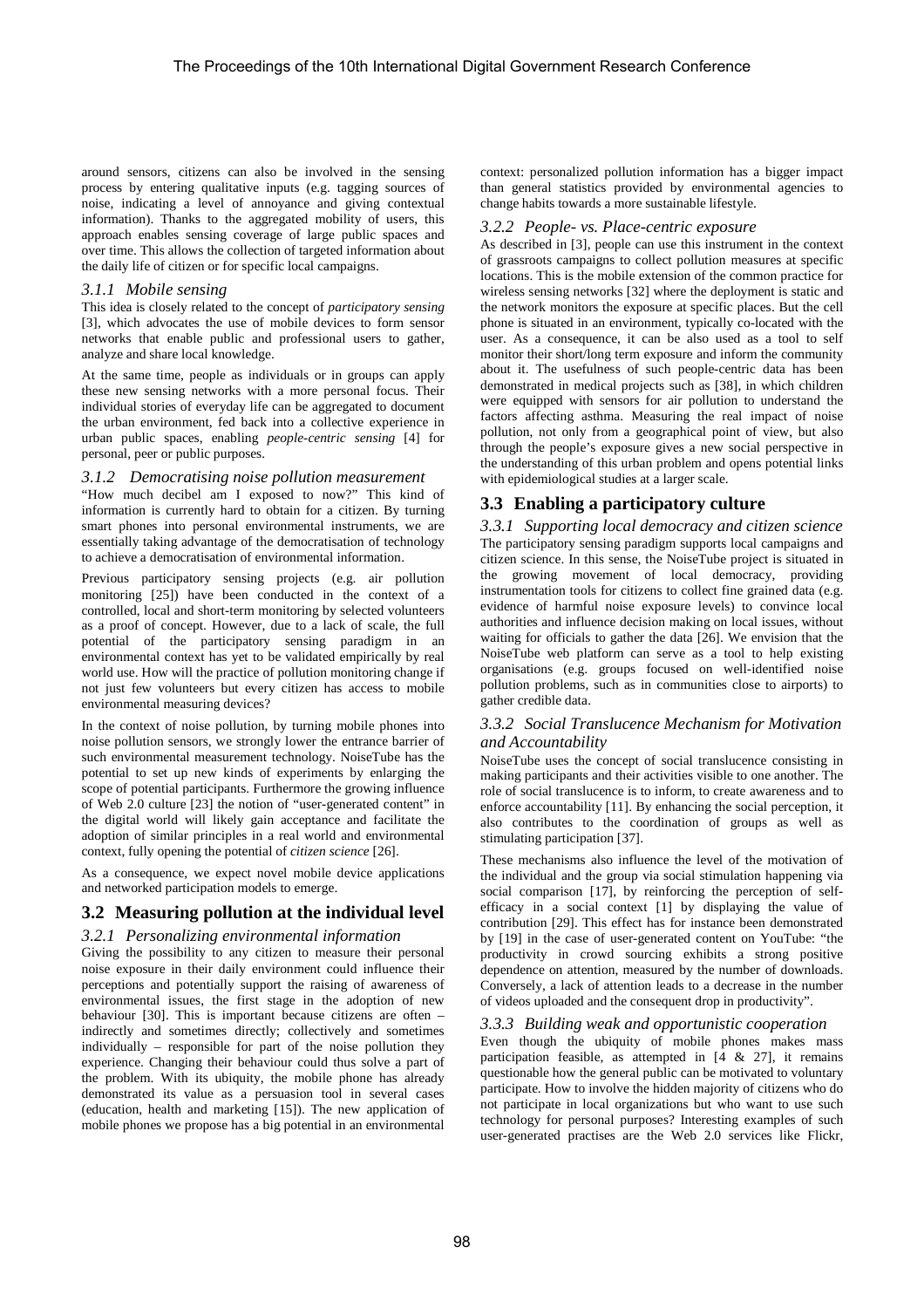YouTube or Wikipedia. As pointed out in [5] the Web 2.0 phenomenon contradicts many predictions regarding the form of cooperation and community that were encouraged by the promoters of Internet. As shown in studies of bloggers [24] or Wikipedia [2], the user's motivations do not fit with the two opposite conceptions: volunteering and belonging to a community vs. utilitarian maximising personal interest. Users generally first have individualistic motivations when they begin to publish personal production. But this public self-production appears to develop a greater number of interpersonal relations than was expected, although the link between individuals is weak. From such dense interaction emerge opportunities of cooperation, transforming users' goals from individual interest to more collective concerns.

In our noise pollution context, the public sharing of personal exposure is an opportunity to test this new articulation between individualism and altruism in a real world and environmental context. Making individual noise exposure public will give the opportunity to forge new relations among people facing to similar problems. This way, cooperative opportunities can emergence and collective action could be facilitated to overcome the cold start effect and allowing the participants to assess the value of the platform in the context of a very engaging activity.

#### **4. NOISETUBE PLATFORM**

The prototype consists of an application that the users must install on their smart phones and a server collecting, analysing and visualising the information sent from the phones.

#### **4.1 Design overview**

The current prototype on the NoiseTube platform consists of an application which the participants must install on their mobile phone to turn it into a sensor device. The mobile sensing application runs on GPS-equipped mobile phones. This application collects local information from different sensors (noise level, GPS coordinates, time, user input) and sent them to the NoiseTube server. The server centralises and processes the data sent by the phones.



**Figure 2. The Mobile sensing application. Including 3 components: (1) The visualization of the loudness measured and a color representing the danger (2) The noise tagging (3) The tagging of the location (for indoor location for instance)** 

# **4.2 End-user features**

#### *4.2.1 Measuring loudness in real time*

The mobile application contains a real-time signal processing algorithm which measures the loudness level of the microphone recording the environmental sound (at 22500 Hz, 16 bits) over 1 second at a chosen interval. An A-weighting filter is then applied to the recorded sound and the equivalent sound level  $(L_{eq})^2$ , measured in dB(A), is computed.

On top of the sensing of the loudness a real time visualization is displayed on the phone with the decibels. To add meaning to this value it is associated with a colour that represents the health risk of the current exposure level:  $< 70$ : green (no risk);  $> 70$  and  $< 80$ : yellow (be careful);  $> 80$ : red (risky).

#### *4.2.2 Tagging*

In addition to measured loudness, public noise maps often only provide very limited information regarding the source or context of noise. This sort of semantic information is vital to make such maps meaningful for end-users. Especially because the appreciation of sound and loudness is a subjective matter – i.e. the perceived annoyance (or pleasure) does not always correlate with its loudness (see 6.2).

*Environmental tagging:* In order to better support this we are tackling this problem from the source by enabling users to directly annotate sound measurements using the mobile application. Users can specify the source of a noise (e.g.: cars, aircraft, neighbours) and give an annoyance rating or any additional contextual information in the form of free words (*tags*).

*Geo-tagging:* Furthermore, the lack of indoor positioning is also particularly problematic because people spend a large portion of the their time indoors and noise pollution has effects indoors as well. Therefore we allow users to describe their location using pre-configured ("favourite") place tags (such as "home", "work", the name of the subway station, ...), as an alternative for GPSpositioning. Thanks to this geo-tagging feature we can reconstruct the geo-coordinates afterwards notably for indoor locations (cf. subway noise map in figure 3).



**Figure 3. Noise map of two subway lines (indoor location) reconstructed thanks to the geo-tagging feature in the mobile sensing application** 

#### *4.2.3 Visualising Noise Maps*

Once the measured data is sent the server, any user can see his own contributions or exposures by going to the NoiseTube website and visualize them on a map thanks to Google Earth. A

 $\overline{a}$ 

 $^{2}$  L<sub>eq</sub> is the standard loudness measure required by the END [13].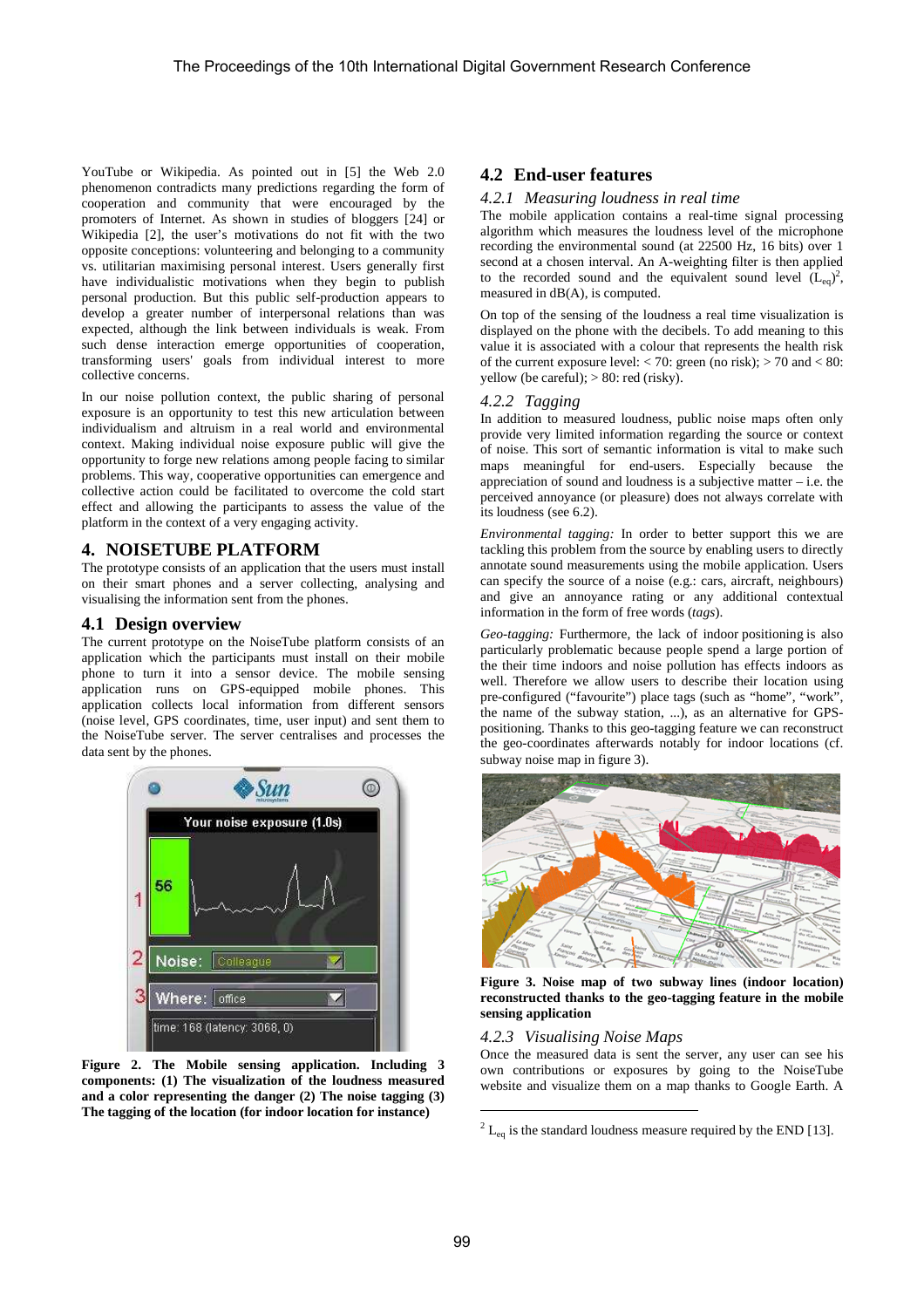collective noise map is also publicly available. This map is constructed by aggregating all the shared measurement by the participants. Each map can show a layer of tags entered by participants to add context and meaning to the loudness data. A real time monitoring of the loudness readings of all participants is also available.



Figure 4. Visualisation with Google Earth. On the left, the collective noise map generated by all the measures. On the **right, a real time visualization of the collective noise exposure experience of the participants** 

#### *4.2.4 Making visible user's measures in existing social networks ecosystem*

As mentioned before we have attempted to develop features related to the concept of social translucence to motivate and create related to the concept of social translucence to motivate and create<br>accountability in the community. Inspired by the concept of blogs we developed the idea of an *Elog*, or "Environmental Log". In our noise pollution context, an Elog would enable individuals to show their life through their current noise exposure or their contributions to the noise monitoring of their city. Thanks to this public profile we also attempt to support opportunistic connection and interaction among people facing similar problems and environments or leading similar lives.

We also provide a way to let users embed this as a web widget into their personal web pages or into their profiles in social network ecosystems (e.g. Facebook) to enable each user to make into their personal web pages or into their profiles in social<br>network ecosystems (e.g. Facebook) to enable each user to make<br>it visible to their friends or to any audience. By making this data public, and thus also their commitment to environmental and citizenship values, they are implicitly encouraged to build/maintain this component of their public identities. build/maintain this component of their public identities.<br>At a global level, the use of the network effect to spread

information through social relationship provides a simple and efficient way to raise awareness about noise exposure issues and attract new potential users.

#### 4.2.5 Web API to access public data

Currently, raw measurement data on environmental phenomena such as noise is generally not directly accessible for the public or scientists, limiting exploitation by third-parties. The EC directive scientists, limiting exploitation by third-parties. The EC directive [13] only requires a web user interface to increase the accessibility of noise maps for the public. However, to avoid creating an inaccessible information silo we want to go further than that. Therefore, the NoiseTube platform exposes a simple web API for publishing or accessing data. Using this API third parties such as scientists or developers can use individual or collective noise exposure data to create web mash-ups or analyse data for scientific purposes.

A user is not always a contributor. He or she is free to put or not his or her measures in the public domain so they can be used for a scientific purpose or to build a collective noise map. The user owns his/her data. Thus, for each session of measurement, or by default, he can decide to make his measures public and thus contribute or not to the collective noise mapping.

#### **4.3 Implementation**

The current version of the mobile application was written in Java and is aimed primarily at smart phones running the Symbian/S60 operating system. The program was mainly tested on a Nokia N95 The current version of the mobile application was written in Java<br>and is aimed primarily at smart phones running the Symbian/S60<br>operating system. The program was mainly tested on a Nokia N95<br>8GB smart phone. Although unte and models are supported as well, as long as the device supports the Java J2ME platform, with multimedia and localisation and models are supported as well, as long as the device supports<br>the Java J2ME platform, with multimedia and localisation<br>extensions<sup>4</sup>. A GPS receiver (built-in or an external unit that is connected via Bluetooth) is needed to localise measures. measures.

The server runs a web site where the users can visualise this data on maps. The server component is implemented using Ruby on Rails, MySQL, Google Maps and Google Earth. definition the users can visualise this data<br>
nent is implemented using Ruby on<br>
and Google Earth.<br> **LITY**<br>
cost sensing is the credibility of the<br>
herefore we must evaluate the<br>
data generated using the mobile

### **5. DATA CREDIBILITY**

A fundamental issue of low-cost sensing is the credibility of the gathered measurements. Therefore we must evaluate the correctness of the sensor data generated using the mobile application.

# **5.1 Mobile phone as Sound Level Meter Sound**

Without proper calibration, sensor devices produce data that may not be useful or can even be misleading.



**Figure 5. Blue line: loudness (L eq) measured by our algorithm**  using the built-in microphone of the Nokia N95 8GB compared to a sound level meter in. Red line: results once we **applied a post-processing correction function.** 70 90<br> **Level Meter - dB(A)**<br> **Ress (L<sub>eq</sub>) measured by our rophone of the Nokia**<br> **el meter in. Red line: resul correction function.**<br>
conducted to measure the p<br>
mess computed with a mol<br>
icsson phones are underway.<br>
sh

Experimentation has been conducted to measure the precision of the measure of the loudness computed with a mobile phone<br>
<u>a</u>

 $\overline{a}$ 

<sup>&</sup>lt;sup>3</sup> Initial tests with Sony-Ericsson phones are underway.

<sup>&</sup>lt;sup>3</sup> Initial tests with Sony-Ericsson phones are underway.<br><sup>4</sup> To be exact the phone should have support for Java J2ME profile CLDC  $v1.1$  with MIDP  $v2.0$  (or newer), JSR-179 (Location API) and JSR-135 (Mobile Media API).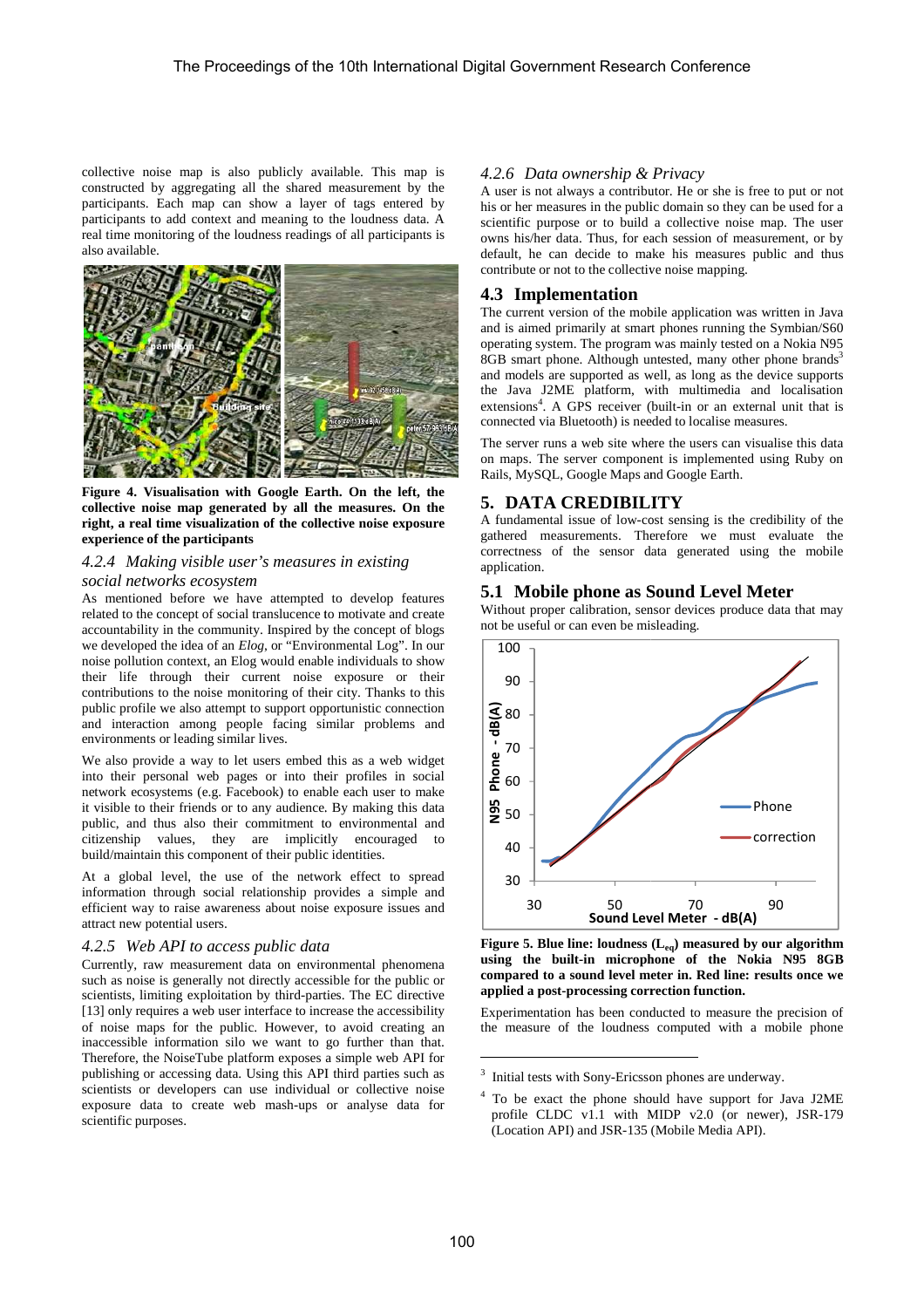compared to a sound level meter<sup>5</sup>. We generated a pink noise at different levels of decibels (every 5 dB, from 30 to 105) and measured the results with our implementation on the Nokia N95 8GB handset. The produced curve, the blue line in figure 5 on the previous page, shows the response of the microphone compared to a sound level meter. According to this result this particular handset has the capacity to be used as a sound level meter in the interval [35, 100] due to the bijectivity of the curve. After using the inverse function as a post processing corrector we obtained good results with a final precision of +/- 3 db (red line).

# **5.2 Positioning accuracy**

Using the Nokia N95 8GB with its built-in GPS chip an acceptable level of positioning accuracy in outdoor situations can be achieved. Errors are rarely bigger than 30 meters, which is still good enough to localise noise sources within a specific neighbourhood or street. When using an external GPS receiver<sup>6</sup> positioning accuracy can be slightly improved. Using an external receiver also has the added benefit that the phone's battery life is less effected compared to using a built-in GPS chip. However, in both cases indoor positioning is virtually impossible. This is a general limitation of the GPS system.

# **6. DISCUSSION AND FUTURE WORK**

Democratisation of technologies such as NoiseTube will bring new applications and new questions for the participatory sensing paradigm.

# **6.1 Roles of citizens**

How to sustain a human network at a larger scale and for a longer time than a local and short-term experimentation or campaign? How to design a network mixing humans and machines to monitor environmental resources? As far as we know, these questions have not been tackled yet by the current research on participatory sensing due to the small amount of participants and so the lack of complex structures. No explicit network topology has been used for the experimentation except for the basic 'star' topology: each participant collects and sends information to a central point where the data is analyzed by a machine. But further investigation could take advantage of social relationships, shared interests or reputation (expert/scientist) among the participants as a component of the problem of data/analysis credibility by using them not only as sensors but also as filters or regulators.

# **6.2 Beyond noise evaluation, soundscape assessment**

The subjective evaluation of sound in urban environments is a complex fusion of many factors. Therefore, there are many research areas involved in trying to understand noise pollution from a subjective point of view, ranging from (psycho-)acoustics to cognitive research and sociology. Several studies have shown that acoustics alone can only explain part of the subjective evaluation of soundscapes [9, 28]. Besides the widely deployed A-weighted sound pressure levels in noise annoyance research, these studies prove the importance of the meaning of sound in noise annoyance. However, the contributions of the semantics of the sound in its evaluation have been studied in experimental settings mostly. As a consequence, other important aspects in the

l

experience of sound perception, such as the visual contribution, are underexposed. For example, [40] found that environmental factors such as temperature, wind and sunshine influence the evaluation of a soundscape. Democratising noise pollution measurements provides a way to gather a most complete picture of the subjective experience, since it can incorporate acoustic measurements as well as subjective assessments.

# **6.3 User feedback and awareness**

The user experience, especially with the mobile phone application, is crucial to motivate users to contribute. Even though the current version allows users to visualize noise exposure in real-time, we would like to improve the feedback by giving interesting insights coming from the collective experience, e.g. a map to highlight unusual pollution from measured by nearby participants, in order to support local decision-making. Furthermore, we are planning to develop more features related to social translucence to sustain the motivation, the accountability and participation, both are the key aspects of such approach.

# **6.4 Data credibility at the collective level**

Until now we have focussed on the credibility of the measurements made by individual sensors (microphones). However, once a collective collection of noise data is underway we will also need to deal with data credibility among users, e.g. in case of contradictory measurements. This will affect the way aggregate, analyse and filter measurements.

# **7. CONCLUSION**

In this paper we presented NoiseTube, a project aimed at developing a participative noise pollution monitoring network to enable citizens as well as governmental bodies and nongovernmental organisations to gain awareness of and insight into the problem of urban noise pollution and its social implications.

We discussed our approach and the supporting rationale as well as a prototype implementation. While this project is still in an early stage we are planning to open up a first public experiment soon to evaluate user experiences and participation, as well as the credibility of the generated noise maps compared to traditional ones.

# **8. ACKNOWLEDGEMENTS**

This work was partially supported by the EU under contract IST-34721 (TAGora). The TAGora project is funded by the Future and Emerging Technologies program (IST-FET) of the European Commission.

Matthias Stevens is a Research Assistant of the Fund for Scientific Research, Flanders (*Aspirant van het Fonds Wetenschappelijk Onderzoek - Vlaanderen*).

# **9. REFERENCES**

- [1] Bandura, A. 2001. Social cognitive theory: An agentic perspective. Annual Review of Psychology, Annual Reviews, 52, 1, 1-26.
- [2] Bryant, S. et al. 2005. Becoming Wikipedian: transformation of participation in a collaborative online encyclopedia. Proceedings of the 2005 international ACM SIGGROUP conference on Supporting group work (GROUP '05), ACM Press, 1-10.

<sup>5</sup> We used a Voltcraft SL 100, rated DIN EN 60651 Class 3 (precision  $\pm$  2.5 dB).

<sup>&</sup>lt;sup>6</sup> We tested a number of GPS units of the brand QStarz.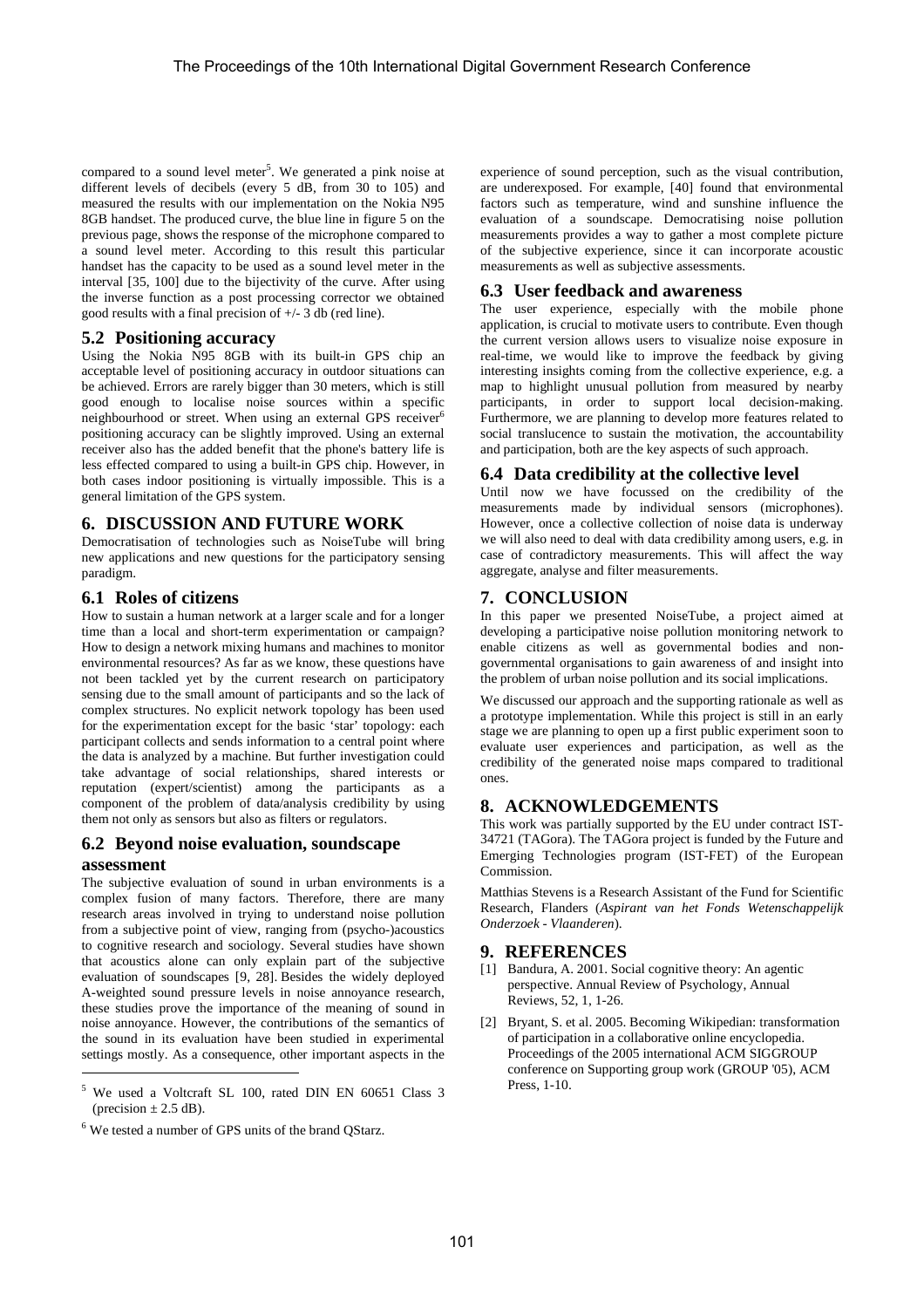- [3] Burke, J. et al. 2006. Participatory Sensing. ACM Sensys workshop on World-Sensor-Web (WSW'06): Mobile Device Centric Sensor Networks and Applications, ACM Press.
- [4] Campbell, A.T. et al. 2008. The Rise of People-Centric Sensing. In IEEE Internet Computing, Special Issue on Sensor Networks, 12, 4 (July-Aug. 2008), 12-21.
- [5] Cardon, D. and Aguiton, C. 2007. The Strength of Weak Cooperation: an Attempt to Understand the Meaning of Web 2.0. Communications & Strategies, 65, 51-65.
- [6] Corbett, J. et al. 2006. Mapping for Change: The emergence of a new practice. Participatory Learning and Action, 54, 1 (April 2006), 13-19.
- [7] Cuff, D., Hansen, M. and Kang, J. 2008. Urban Sensing: out of the woods. Communications of the ACM, 51, 3 (March 2008), 24-33.
- [8] Department for Environment, Food and Rural Affairs (DEFRA), UK. Noise Mapping England, 2007. Retrieved 2009/01/18. http://noisemapping.defra.gov.uk/cara/wps/portal/noise/maps
- [9] Dubois, D., Guastavino, C. and Raimbault, M. 2006. Acognitive approach to urban soundscapes: Using verbal data to access everyday life auditory categories. Acta Acustica United with Acustica, 92, 6 (Nov./Dec. 2006), 865- 874.
- [10] Ellul, C. and Haklay, M. 2008. Creating Community Maps for the London Thames Gateway. In RGS-IBG Annual International Conference 2008, London, UK.
- [11] Erickson, T. and Kellogg, W. 2003. Social Translucence: Using Minimalist Visualizations of Social Activity to Support Collective Interaction (Eds. Höök, K., Benyon, D. and Munro, J.). Designing Information Spaces: The Social Navigation Approach, Series: Computer Supported Cooperative Work, Springer, 17-42.
- [12] European Commission 1996. Green Paper on Future Noise Policy (COM(96) 540).
- [13] European Commission 2002, Directive 2002/49/EC: Assessment and management of environmental noise.
- [14] European Commission Working Group: Assessment of Exposure to Noise (WG-AEN) 2006. Good practice guide for strategic noise mapping and the production of data on noise exposure, Version 2.
- [15] Fogg, B.J. 2007. Mobile Persuasion: 20 Perspectives on the Future of Behavior Change, Stanford Captology Media.
- [16] Giaccardi, E. et al. 2007. Acoustic Cartographies: Supporting Experiential Learning and Shared Understanding of the Natural Heritage Through Collaborative Mapping. Proceedings of the 19th International Congress on Acoustics (Madrid, Spain, 2-7 Sept. 2007).
- [17] Harper, F. M. et al. 2007. Social Comparisons to Motivate Contributions to an Online Community. Persuasive Technology 2007, de Kort, Y. et al. (Eds.), LNCS 4744, Springer-Verlag, 148-159.
- [18] Hepworth, P. 2006. Accuracy implications of computerized noise predictions for environmental noise mapping. International congress on Noise Control Engineering (Inter-Noise 2006).
- [19] Huberman, B., Romero, D. and Wu, F. 2008. Crowdsourcing, Attention and Productivity. Working Paper HP Labs.
- [20] Mairie de Paris / BruitParif, France. Paris Le carte du bruit routier, 2004. Retrieved 2009/01/18. http://www.v1.paris.fr/fr/environnement/bruit/carto\_jour\_nui t/cartobruit.html and http://www.bruitparif.fr
- [21] Mapping Change for Sustainable Communities project, London, UK. 2008. Retrieved 2009/01/18. http://www.london21.org/page/79/project/show/mcsc
- [22] Miluzzo, E. et al. 2008. CaliBree: a Self-Calibration System for Mobile Sensor Networks. International Conference on Distributed Computing in Sensor Networks (DCOSS 2008), S. Nikoletseas et al. (Eds.), LNCS 5067, Springer-Verlag, 314-331.
- [23] Musser, J, O'Reilly, T. and the O'Reilly Radar Team 2007. Web 2.0: Principles and Best Practices. O'Reilly Media. Retrieved 2009/03/13. http://radar.oreilly.com/research/web2-report.html
- [24] Nardi, B. A. et al. 2004. Blogging as Social Activity or 'Would You Let 900 Million People Read Your Diary?'. Proceedings of the 2004 ACM conference on Computer supported cooperative work, (Chicago, IL, USA), ACM Press, New York, NY, USA, 222-231.
- [25] Paulos, E. et al. 2007. Sensing Atmosphere. ACM Conference on Embedded Networked Sensor Systems (SenSys 2007), ACM Press, New York, NY, USA.
- [26] Paulos, E. et al. 2008. Citizen Science: Enabling Participatory Urbanism. Book Chapter, Handbook of Research on Urban Informatics: The Practice and Promise of the Real-Time City, Marcus Foth (Ed.), Idea Group, 414- 436.
- [27] Paxton, M. et al. 2008. Participate: Producing A Mass Scale Environmental Campaign for Pervasive Technology. 6<sup>th</sup> International conference on Pervasive Computing (Pervasive 2008), Workshop on Pervasive Persuasive Technology and Environmental Sustainability (PPT&ES).
- [28] Raimbault, M. and Dubois, D. 2005. Urban soundscapes: Experiences and knowledge. Cities, 22, 5 (October 2005), 339-350.
- [29] Rashid, A. M. et al. 2006. Motivating participation by displaying the value of contribution. CHI '06: Proceedings of the SIGCHI conference on Human Factors in computing systems, ACM Press, New York, NY, USA, 955-958.
- [30] Rogers, E. M. 2003. Diffusion of Innovations, 5th Edition, Free Press, New York, NY, USA.
- [31] Romer, K.and Mattern, F. 2004. The design space of wireless sensor networks. IEEE Wireless Communications, 11, 6 (December 2004), 54-61.
- [32] Santini, S., Ostermaier, B. and Vitaletti, A. 2008. First experiences using wireless sensor networks for noise pollution monitoring. Proceedings of the 3rd ACM Workshop on Real-World Wireless Sensor Networks (REALWSN'08), ACM Press, New York, NY, USA.
- [33] Stapelfeldt, H. 2001. Building noise maps, Public Servant Daily.